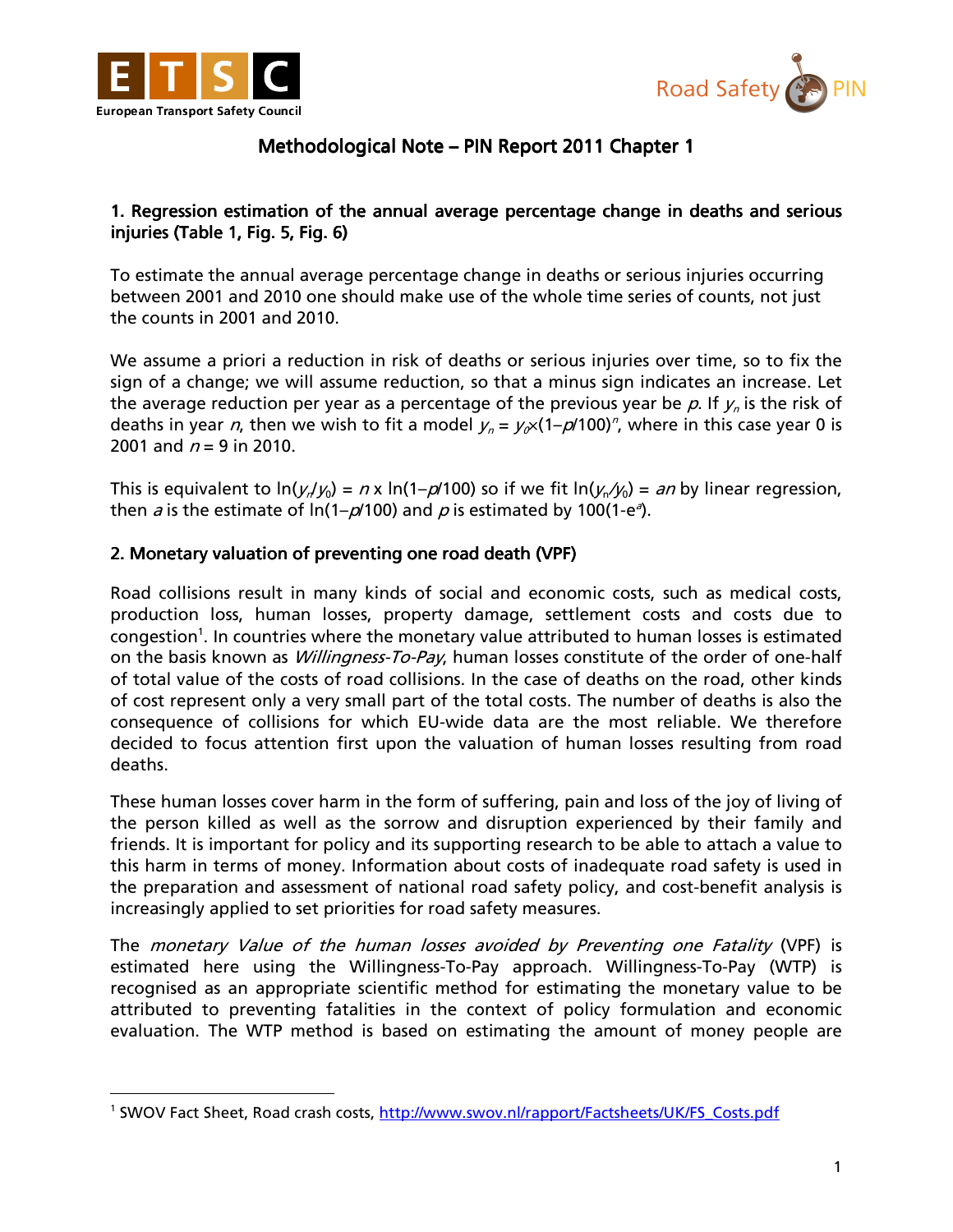prepared to pay to prevent human suffering<sup>2</sup>. The following European countries have updated the PIN team about their use WTP valuations in road safety: AT, DK, FI, IE, LU, NL, NO, SE, and the UK. In BE a WTP valuation has been estimated, and CH uses a different method which gives a value in the middle of the range of values from the WTP countries. The harmonised guidelines for project assessment developed by the EU funded research project HEATCO recommend the use of WTP<sup>3</sup>. All other PIN countries use values somewhat or appreciably below the range of values used by most of the WTP countries.

The use of WTP valuations in transport safety has been advocated by ETSC since 1997<sup>4</sup>. In doing so, ETSC wishes to make clear two important points:

- The VPF in no way represents a monetary valuation of the lost life of a person who has been killed: it is instead a valuation of achieving small reductions in risk to large numbers of road users in such a way that some one of them, whose identity can never be known, escapes being killed
- In adopting a particular value for the VPF for use in consideration of policies and measures for transport safety at the EU level, it is recognised that the value used in this context within each Member State remains a matter for the country concerned.

The PIN team has obtained through its panelists the valuations currently used in the WTP countries and CH. The resulting values of VPF (which include the value of subsequent consumption that the killed person would have enjoyed) have been adjusted in the ways recommended by HEATCO to factor cost in euros at 2009 prices adjusted to purchasing power parity (PPP, EU27 = 1) and taking account of changes in GDP/head up to 2009 assuming an elasticity of  $1.0<sup>5</sup>$ . These adjustments for the sake of comparability between countries lead to values which in general differ from those that are in current use in the countries concerned. The resulting values are in million euro:

| Value of Preventing one Fatality (VPF)<br>At factor cost in million euro, at 2009 prices and PPP |
|--------------------------------------------------------------------------------------------------|
| 2.08                                                                                             |
| 1.77                                                                                             |
| 1.50                                                                                             |
| 1.98                                                                                             |
| 1.70                                                                                             |
|                                                                                                  |

<sup>&</sup>lt;sup>2</sup> SWOV, The valuation of human losses of road deaths

l

http://www.swov.nl/rapport/Factsheets/UK/FS\_Immaterial\_costs.pdf

<sup>&</sup>lt;sup>3</sup> Bickel, P. et al (2006) HEATCO deliverable 5. Proposal for harmonised guidelines. EU-project developing harmonised European approaches for transport costing and project assessment (HEATCO). Institut für Energiewissenschaft und Rationelle Energieanwendung. http://heatco.ier.uni-stuttgart.de/

<sup>4</sup> ETSC (1997), Transport Accident Costs and the Value of Safety.

<sup>&</sup>lt;sup>5</sup>http://epp.eurostat.ec.europa.eu/tgm/web/\_download/Eurostat\_Table\_tsieb020FlagDesc.xls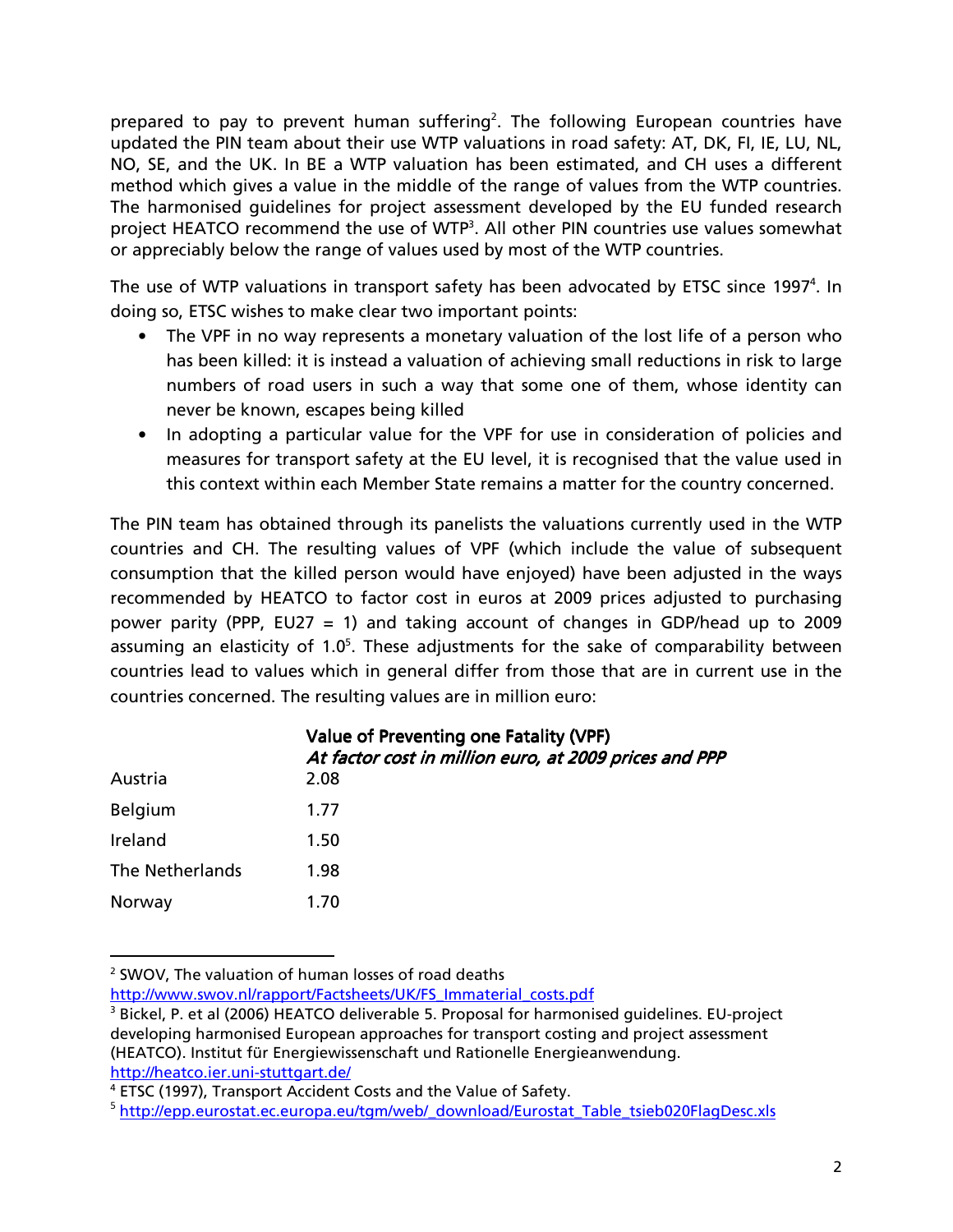| Sweden                | 1.38 |
|-----------------------|------|
| Switzerland           | 1.62 |
| <b>United Kingdom</b> | 1.53 |

The value for Finland is omitted pending clarification, but is related to that for Sweden. The average of the above eight values is 1.695 million euro. In round figures, therefore, we have taken the monetary value of the human losses avoided by preventing one fatality (VPF) to be  $1.70$  million euro (in 2009 euro).

### 3. Monetary valuation of preventing all EU road deaths, serious injuries and collisions in 2010

Analyses from countries that have made comprehensive estimates of the value of preventing collisions indicate that the valuation of the reduction in the human costs of road deaths probably represents of the order of 25% of the value to society of proportionate reductions in collisions of all severities, with a broadly similar proportion accounted for by prevention of serious injuries.

If no one had been killed in road traffic collisions in 2010, the benefits to the society would have been valued at 2009 prices at 53 billion euro. If no one had been killed nor seriously injured, the benefits to society would have been of the order of 105 billion euro and they would have been of the order of 210 billion euro if there had been no collisions at all on EU roads.

The GDP for the EU27 in 2009 was 12,000 billion euro<sup>6</sup>.

### 210 billion euro therefore represents 1.75% of EU GDP

 $\overline{a}$ 

### If it had been possible to do so, the value of preventing all road collisions in 2010 would have been more than 50% greater than the EU budget<sup>7</sup>.

These estimates illustrate the continuing social and economic importance of working to reduce collisions, injury and deaths on EU roads.

#### 4. Monetary valuation of the benefits to society resulting from reduction in road deaths in EU27 between  $2001$  and  $2010$

To estimate the monetary value of the benefits to society resulting from reduction in road deaths between 2001 and 2010, we first noted that the VPF estimated on the WTP basis is

<sup>&</sup>lt;sup>6</sup> Eurostat, Gross domestic product at market prices (in Purchasing Power Standards) http://epp.eurostat.ec.europa.eu/tgm/refreshTableAction.do?tab=table&plugin=1&init=1&pcode=tec 00001&language=en. Retrieved 27 May 2011.

<sup>7</sup> http://www.europarl.europa.eu/sides/getDoc.do?language=en&type=IM-PRESS&reference=20091215IPR66441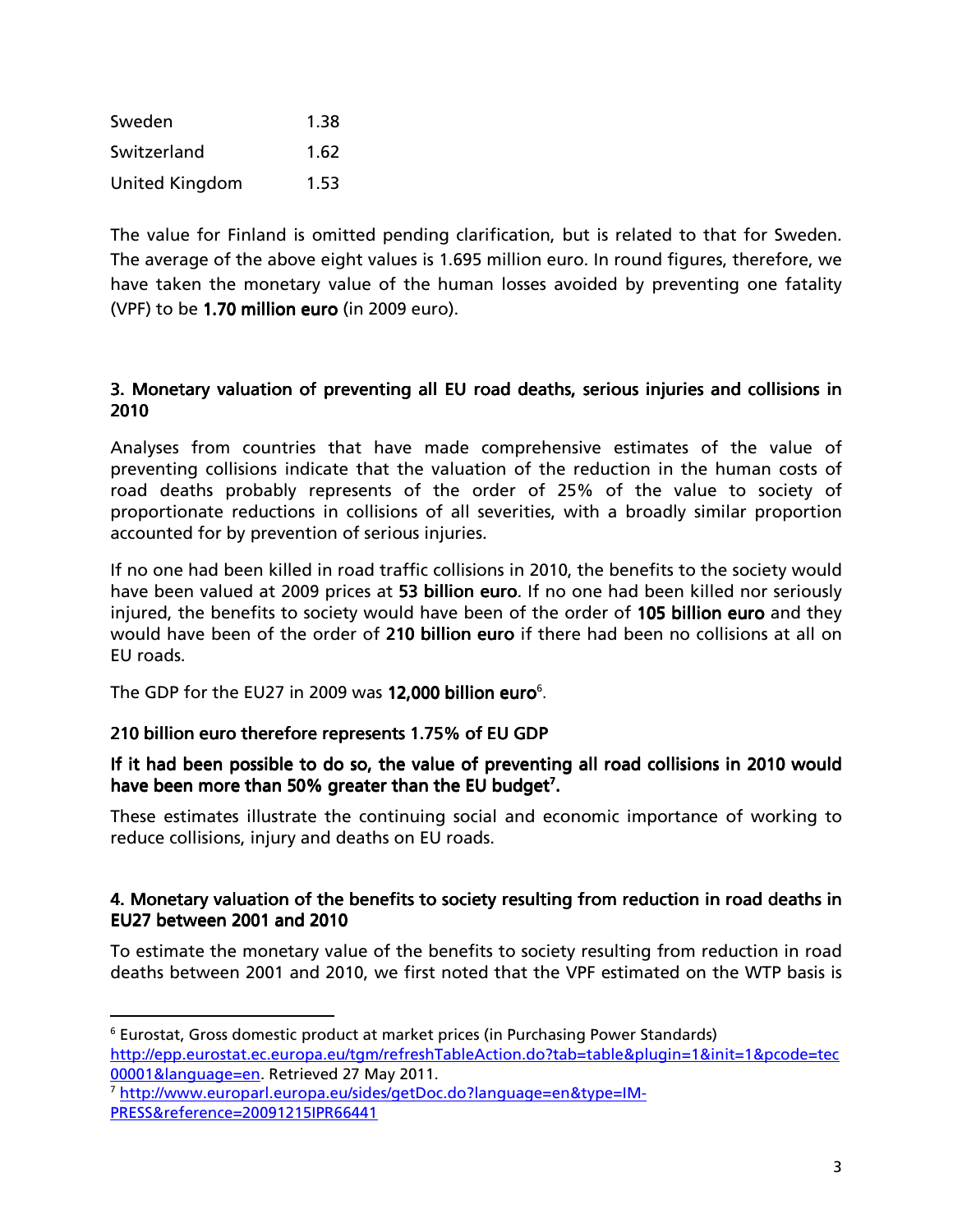assumed to change from year to year in proportion to real GDP/head<sup>8</sup>. We therefore estimated the VPF for each year from 2002 to 2010 at 2009 prices starting from the 1.70 million euro for 2009 by multiplying by the ratio of EU27 real GDP/head in the year concerned to its value in 2009. For each year from 2002 to 2009 we then multiplied the VPF for that year by the reduction in the number of road deaths in EU27 in that year compared with the number in 2001.

Thus the value of the reduction of 945 deaths in 2002 is estimated as 1.53 billion euro, and this figure increases year by year to 40.51 billion euro for the reduction of 23,454 deaths in 2010 compared with 2001.

### The total value of the reductions in road deaths in EU27 over the years 2002-2010 compared with 2001 is estimated as 176 billion euro.

While it would be wrong to attribute the whole of this reduction to explicit road safety policies and efforts, the scale of the total value points strongly to the importance to society of striving to improve road safety.

If the EU target of 50% reduction in deaths from 2001 had been reached in 2010 by equal percentage reductions in each year 2002-2010, the value of the reduction would have been 81.5 billion euro greater partly because the eventual reduction in 2010 would have meant 3,700 fewer deaths, and partly because more of the reduction would have been achieved in the early years of the target period than was actually the case.

#### 5. Monetary valuation of the further benefits to society that would result from reduction in road deaths in EU27 between 2010 and 2020 if the EU achieves the 2020 target to reduce road deaths by 50% from the number in 2010.

Because 1- $(0.5)^{1/10}$  = 0.067, halving deaths over a 10-year period by a uniform annual percentage reduction requires a reduction of 6.7%/year.

The EUROSTAT forecast<sup>9</sup> of growth in EU27 GDP/head is 1.6% between 2010 and 2011 and 1.7% between 2011 and 2012. We have assumed that the annual increase of 1.7% will continue from 2012 until 2020.

By increasing the VPF at 2009 prices by 1.6% from its 2010 value to obtain a value for 2011, and then 1.7% for each subsequent year we obtain a VPF at 2009 prices for each year from 2011 to 2020.

And by applying the annual percentage reduction of 6.7% we obtain an estimate of the reduction in EU27 road deaths in each year 2011-2020 compared with the number in 2010. An estimate of the value of that reduction in deaths in each year is then obtained by multiplication.

 $\overline{a}$ 

<sup>&</sup>lt;sup>8</sup> http://epp.eurostat.ec.europa.eu/tgm/web/\_download/Eurostat\_Table\_tsieb020FlagDesc.xls <sup>9</sup>http://epp.eurostat.ec.europa.eu/tgm/table.do?tab=table&init=1&plugin=1&language=en&pcode=ts ieb020. Retrieved 30 May 2011.